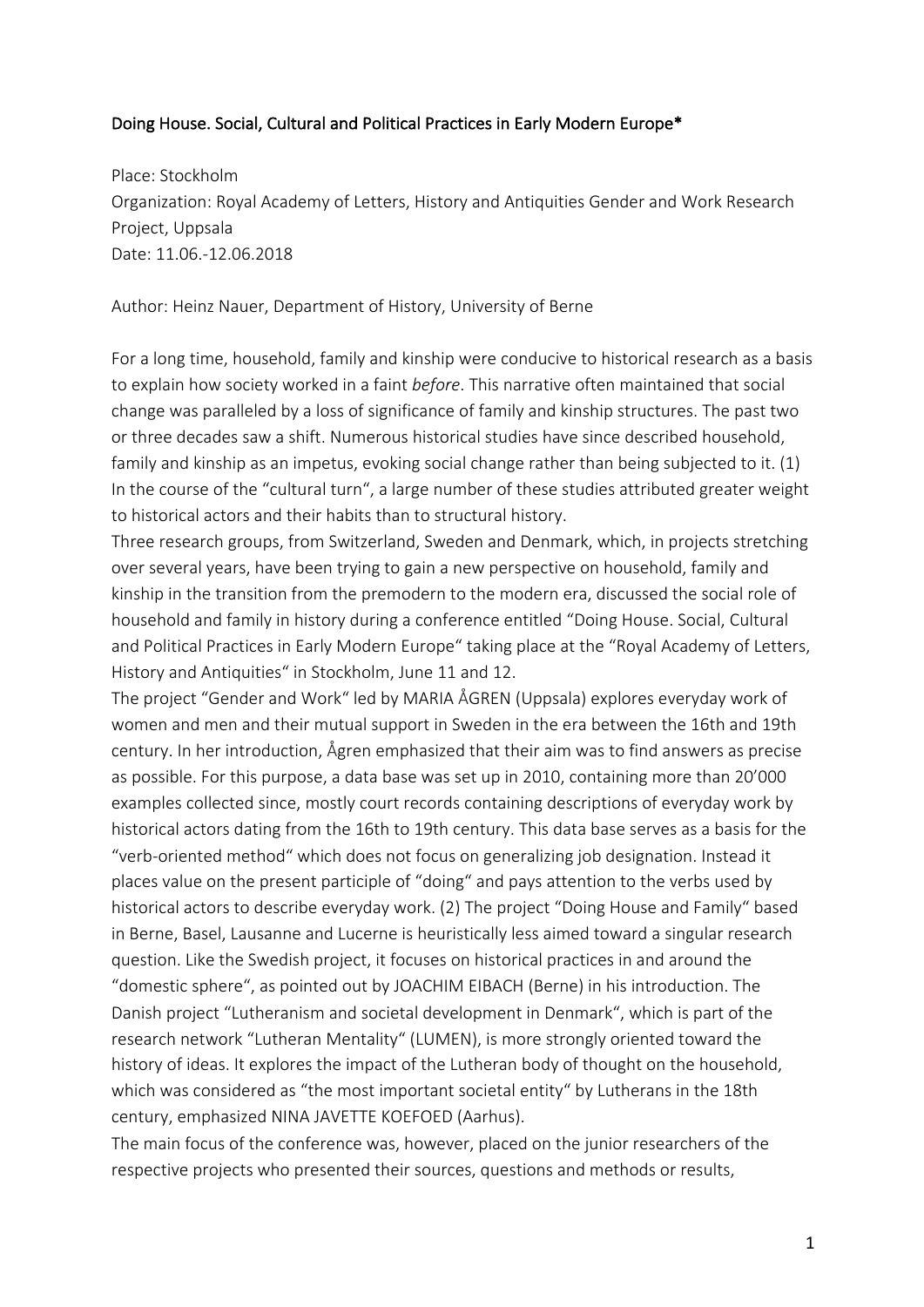depending on the current stage of their research. Due to reasons of space, only a subjective selection of the presentations can be referred to hereafter.

ERIC HÄUSLER (Berne) and ARNO HALDEMANN (Berne) put the results of their case studies from the Canton of Berne in the 18th and 19th century forward for discussion. Häusler's research work focuses on the institution of the "Geltstag" (bankruptcy), the day on which the creditors of a bankrupt household met in order to recover their receivables in the form of an auction. The "Geltstag" was a socially widely recognized way of dealing with economic failure, explained Häusler. He emphasized in particular the surprising persistence of this institution, which subsisted in Berne for five centuries, ending in the last third of the 19th century. Haldemann presented results from his research on the practice of marriage, which he described as a negotiation process including various actors: exponants of the authorites who tried to put an abstract population policy into practice; family members; neighbors, acquaintances; and finally the "Heiratslüstigen" (those eager to get married), as they are sometimes called in sources, themselves. With reference to Alf Lüdtke's concept of "Eigen-Sinn", Haldemann elaborated that in the centuries before 1800 those who wanted to get married and had impediments to marriage were able to enforce their interests in court in more than 50 percent of all cases.

ANETTE LARNER (Aarhus) and MARIA NORBY PEDERSEN (Aarhus) also based their project essentially on court papers. In her presentation, Larner pointed out the important role of Christian upbringing  $-$  in families, and by analogy with prisons and workhouses  $-$  for the ideological construction of a "good household" in the early modern period. The fourth commandment "Thou shall honor thy father and mother" served as a model for social relationships, explained Larner. Pedersen's research evolves around the impact of Lutheran thinking on poor relief in Denmark between the 16th and 18th century. Preliminary results of her research point to the fact that the poor – similar to England in the early modern period – were always judged according to their affiliation to a household the head of which, the "Hausvater" (house father), represented the highest authority in Luther's thinking. Clear results were also presented for the Swedish project "Gender and Work". Based on a case study on the economic situation of elderly people in the parish of Vendel in northern Sweden, CAROLINA MENKER (Uppsala) was able to show that most of the men and not rarely also the women above the age of 60 were the heads of an own household. Financial independence only subsisted partially and would sometimes go hand in hand with different forms of support, e.g. by the parishes. One of the key aspects of the "Gender and Work" project can be summarized as to: gender was not a decisive factor in the division of labor in the early modern era in Sweden. Both men and women often engaged "multiple employment" at the same time. The boundaries between work in and outside the home were utterly fluid. 

It is in the nature of a conference of this type that not all of the project spaces are equally suitable for cohabitation. But it resulted in numerous fruitful interconnections. The project of DAG LINDSTRÖM and GÖRAN TAGESSON (Uppsala) and that of ANNE SCHILLIG (Luzern) in the field of "material culture studies" both evolve around the question of how constructed living space and the communal life of its habitants relate to each other. The concept of the "open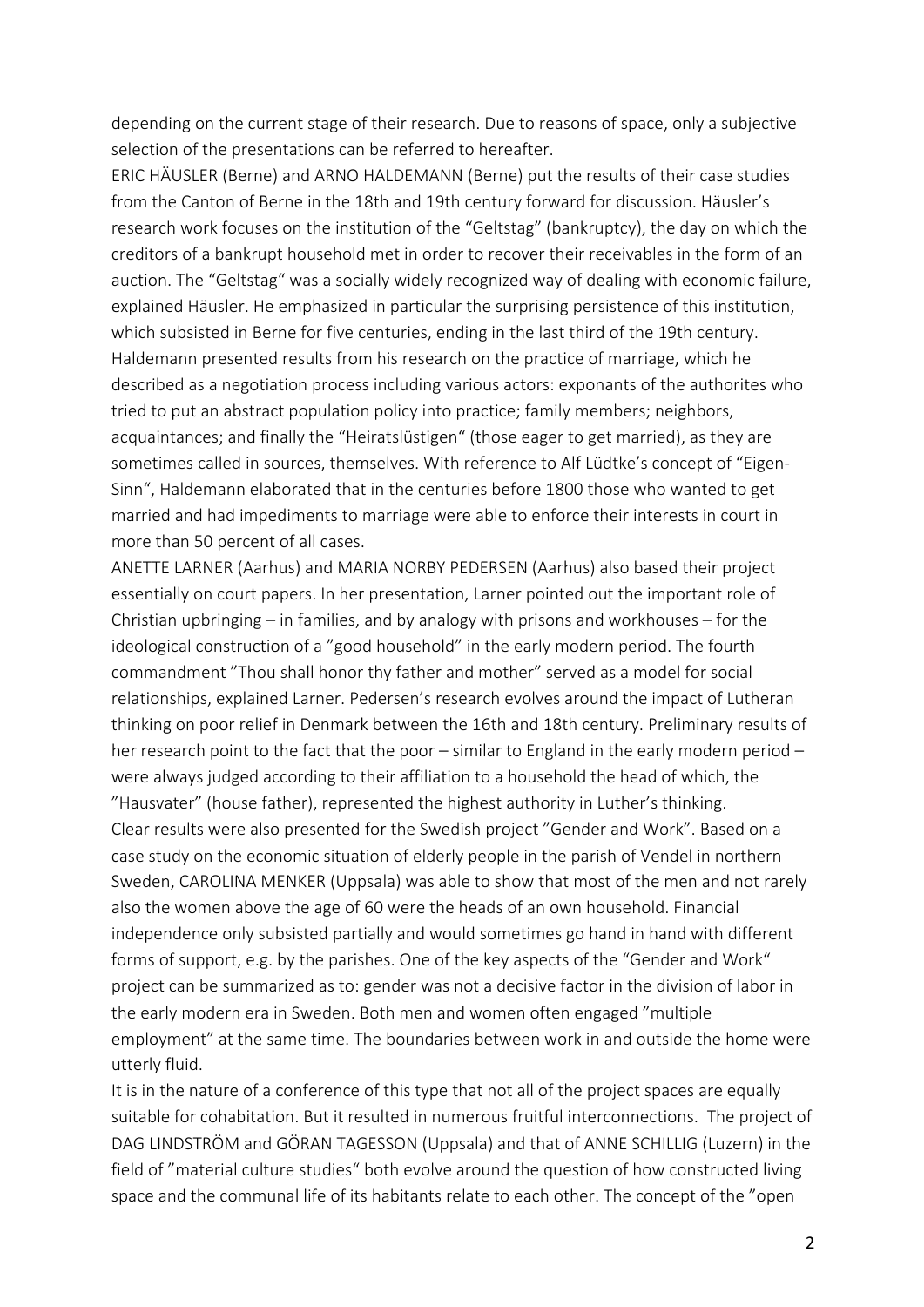house" (Joachim Eibach) constituted a base for several projects. In her presentation on the upbringing of children in the bourgeois milieu of Basel around 1800, ELISE VOERKEL (Basel) additionally integrated the anthropological concept of "child circulation" (3). The upbringing was often shared between several persons inside and outside of the so-called nuclear family. The principle of "doing family in different houses" was applied, said Voerkel. The parents would, however, remain involved in the upbringing from distance.

LUCAS RAPPO (Lausanne) focuses on marriage and mortgage in the light of kinship and neighborship in French-speaking Switzerland. In a case study on the Protestant parish Corsiesur-Vevey in the Canton of Vaud, he ascertained a significant intensification of endogamic marriage practices during the saddle period. On the one side, there was an increase in marriages among near relations. This phenomenon has barely been explored in relation to Protestant regions so far. (4) On the other side, there is also evidence of a practice of marriages among unrelated members of the village community, stated Rappo. It is difficult to deduce from the sources whether the direct neighborship – one of Rappo's main categories of interest in his research  $-$  played a role.

On the whole, it became apparent that the approaches and the focal points of the three research groups differed substantially depending on their respective national traditions and institutional environment. Therefore, this report ends with a plea for multivoicedness of historical actors which barely allows a generalization; as well as with the observation that a confrontation with multiple traditions, approaches, methods and terminologies at an international conference increases the individual consciousness in terms of decisions on the content when working with ones own material. However, a conference which places a special emphasis on the exchange among young historians could go one step further and, based on the diversity of the sources, the methods, the historiographical practice, attempt to identify the unifying and the devisive aspects of the projects and thus create new points of reference, which could be valuable, in particular for the qualification works.

\* This report was first published in German on: [www.infoclio.ch,](http://www.infoclio.ch/en/doing-house-social-cultural-and-political-practices-early-modern-europe) 19.07.2018. The author of the report is coordinator of the research project "Doing House and Family" at the University of Berne.

## Annotations

(1) Vgl. David Warren Sabean; Simon Teuscher, Kinship in Europe. A New Approach to Long Term Development, in: David Warren Sabean; Simon Teuscher; Jon Mathieu, Kinship in Europe. Approaches to Long-Term Development (1300-1900), 1-32.

(2) An introduction to this metholody can be found on the project website: http://gaw.hist.uu.se/what-isgaw/The+verb-oriented+method/

(3) For use in Latin America cf. Nara Milanich, The Casa de Huerfanos and Child Circulation in Late Nineteenth-Century Chile, in: Journal of Social History 38/2 (2004), 311-340; Jessaca B. Leinaweaver, The Circulation of Children. Kinship, Adoption, and Morality in Andean Peru, Durham 2008; an adaptation for the European early modern era by Joel F. Harrington, The Unwanted Child. The Fate of Foundings, Orphans, and Juvenile Criminals in Early Modern Germany, Chicago 2009.

(4) For Spain, Francy, Italy cf. Jean-Marie Gouesse, Mariages de proches parents (XVIe-XXe siècle), in: Le modèle familial européen, Rom 1986, 31-61; for Switzerland cf. Jon Mathieu, Kin Marriages. Trends and Interpretations from the Swiss Example, in: David Warren Sabean; Simon Teuscher; Jon Mathieu (cf. Annot. 1), 211-230.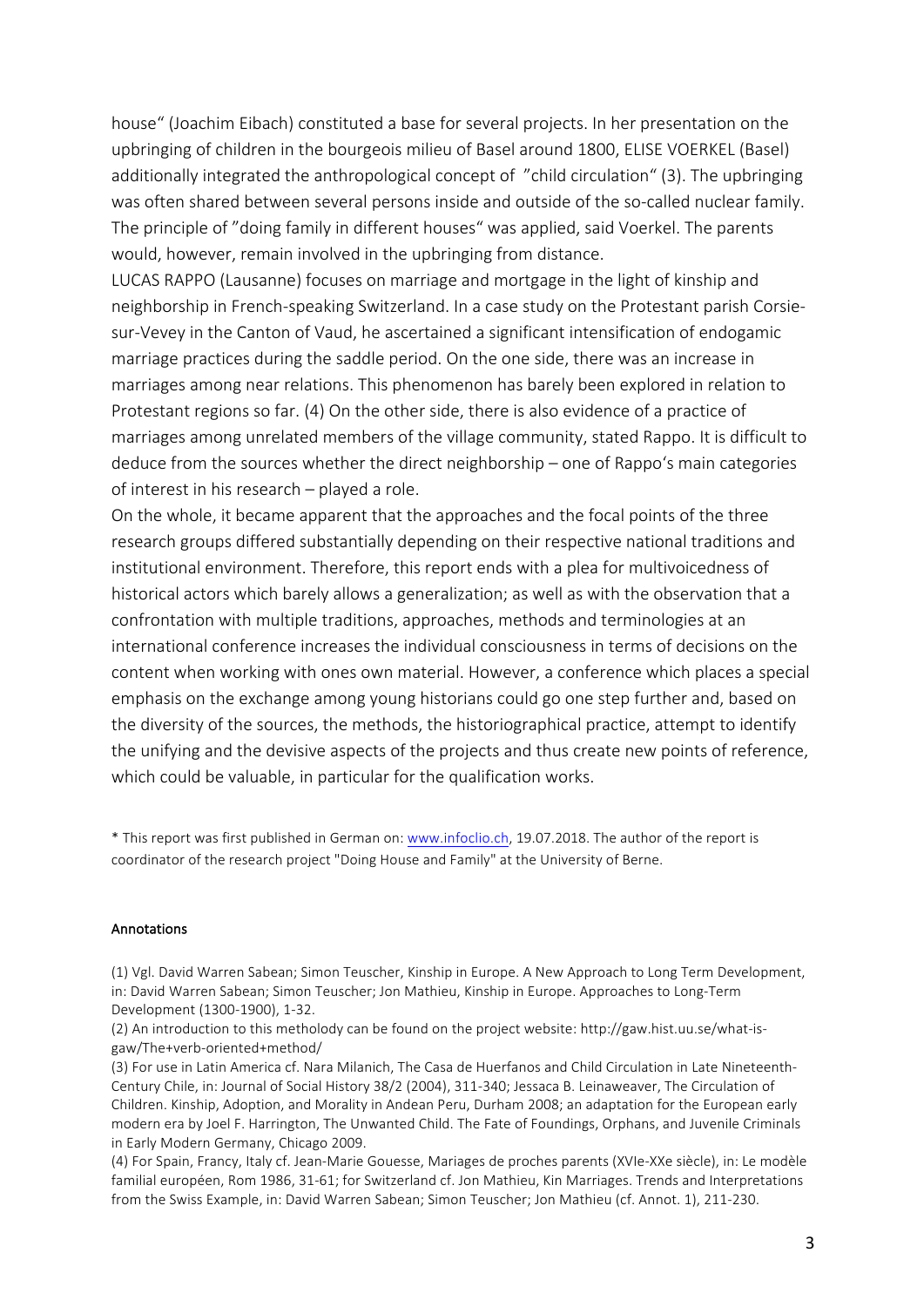## Conference Overview

Introductions:

Joachim Eibach (Berne, Switzerland) Doing House and Family: a brief presentation

Nina Javette Koevoed (Aarhus, Denmark) Lumen (Lutheran Mentality): a brief presentation

Maria Ågren (Uppsala, Sweden) GaW (Gender and Work): a brief presentation

Key Lecture:

Jon Mathieu (Lucerne, Switzerland) The Family in Early Modern State Theories

Project Presentations:

Elise Voerkel (Basel, Switzerland) Child Circulation and Shared Parenting in Bourgeois Families in Switzerland around 1800

Anette Larner (Aarhus, Denmark) The Good Household in Prison, the Bad Household Imprisoned

Arno Haldemann (Berne, Switzerland) Making a Marriage: Precarious Marriages between 'Eigensinn' and Population Policy in the Canton of Bern (1743-1865)

Christoffer Åhlman (Uppsala, Sweden) By her own hand – women's writing and counting in  $18^{th}$  century Sweden

Anne Schillig (Lucerne, Switzerland) House Histories: Material Culture and Domestic Life in Rural Switzerland (1700-1900)

Carolina Menker (Uppsala, Sweden) Supporting oneself or being supported? Old age in eighteenth-century rural Sweden

Maria Nørby Pedersen (Aarhus, Denmark) Begging in conflict with the household society

Eric Häusler (Berne, Switzerland) Shifting Assets and Liabilities of Households: Bankruptcy Proceedings and the Transformation of Urban Bern (1750-1900)